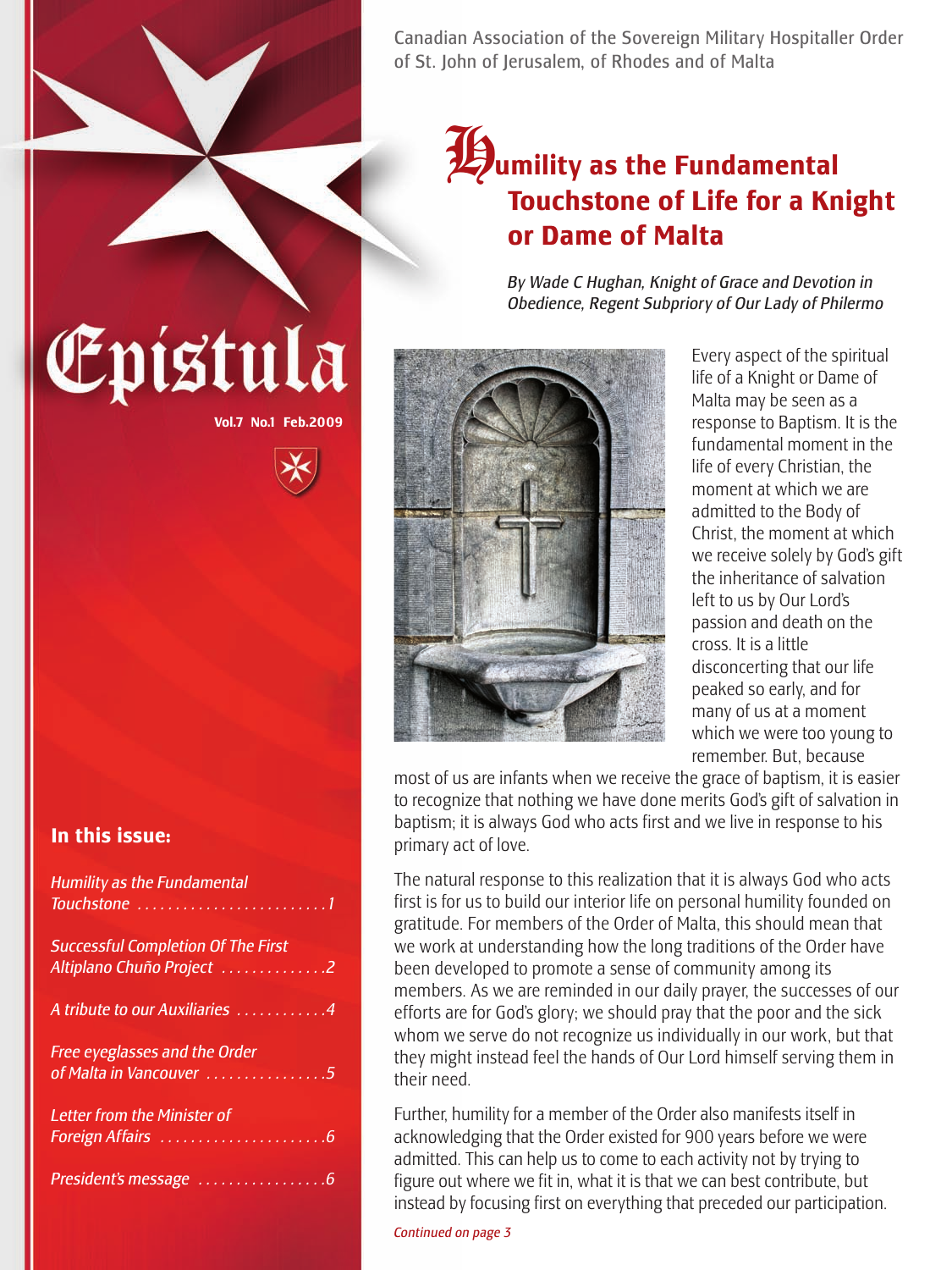## S**uccessful Completion Of The First Altiplano Chuño Project**

*By Willem Langelaan, project co-chair*



*My confrontation with the reality of life on the Altiplano led to a desire to alleviate hunger and poverty of the indigenous Aymara people. One remedy was to increase the yield and quality of the potato crop.*

*Chuño, potatoes that are naturally freeze dried in the open air, during the day by the sun and at night by the frost.*

The Bolivian Aymara have farmed on the Altiplano for more than 2,000 years. The people of the Altiplano maintain a centuries old social structure which includes unconditional co-operation to survive in a harsh climate at an elevation of 3,700 to 4,600 m. Their way of life without clean water, electricity, gas, sewer or knowledge of hygienic practices and plowing with oxen and a wooden stick appears to us as a primitive agricultural society. Well before the Inca domination their ancestors discovered the potato and cultivated more than 160 varieties. The Spanish conquistadors brought the potato to Europe. We can be very grateful to the Aymara for their important gift to our diet.

During Christmas 2000 the writer stayed four weeks as volunteer at Hospital Cuschieri in a poor suburb of Cochabamba. The hospital was founded by our late Chaplain Rev. Cuschieri. Cochabamba, elevation 2,400 m, is located at the foot of the Altiplano.

Bishop Gelmi of the Archdiocese of Cochabamba and a director of Hospital Cuschieri, invited me on some excursions into remote areas of the Altiplano region. There I saw the abject poverty and hunger of the local Aymara population. The campesino families suffer from severe poverty, malnutrition, declining food supply, little agricultural variety and lack of means for economic activity. The dominant staple is potatoes and some quinua or cañahua as little else will grow sufficiently well at this altitude and in this climate.

My confrontation with the reality of life on the Altiplano led to a desire to alleviate hunger and poverty of the indigenous Aymara people. One remedy was to increase the yield and quality of the potato crop. The best chance to succeed with an agricultural project is by developing a locally sustainable solution through a dialogue with the beneficiaries.

We were most fortunate that the Dean of the Facultad de Agronomía introduced us to AGRUCO, a center of excellence for agricultural research and development at the university in Cochabamba. AGRUCO specializes in improving indigenous agriculture which is sustainable with local practices, materials and customs. We met with AGRUCO and decided to take on the project together.

The project attracted 360 participating Aymara farming families in 16 communities of the ayllu Majasaya Mujlli representing 2,100 women,men, children and elderly. The excellent work of AGRUCO improved the Aymara's quality of life. AGRUCO suplied better seed potatoes with more bio-diversity, improved seed selection methods, and ecological pest reduction increased the yield of the potato crop by 17%! With material

*Please remember the Canadian Association of the Sovereign Military Order of Malta in your wills.*

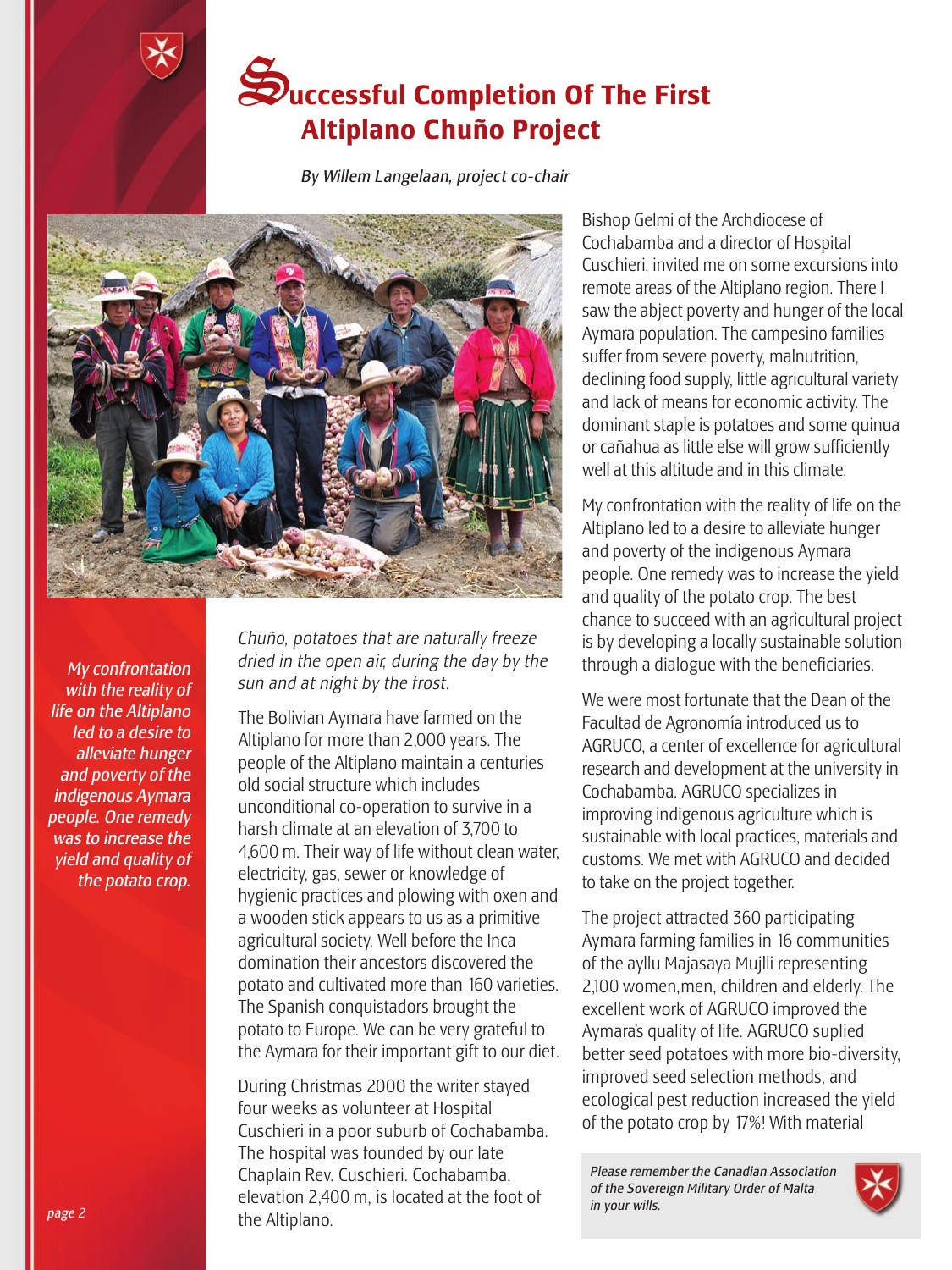assistance from the project, beneficiary families constructed 147 pirhuas, small adobe storage sheds for their chuño. With material assistance from the project, beneficiaries constructed 16 adobe community silos for storing and distributing seed potatoes. All 16 communities received 5 training courses about soil conservation and new cultivation methods.

We observed increased pride and vigour of the participating families. All beneficiaries are very grateful to Canada for the assistance that they received through this Canadian project. We hope that the improved quality of life may also reduce a socially de-stabilizing migration to the city. Non-participating families may be positively affected through project examples and knowledge transfer by word of mouth. The project may positively impact the total population of 3,600 people.

The project received 66% of its funding from the Government of Canada through CIDA. The remainder was raised through the generosity of many foundations, corporations and private donations. In October 2008 CIDA reviewed the project in the field, gave it a glowing review and encouraged the Canadian Association - Order of Malta to submit a funding request for the next project!

In 2008 the project was extended with a 3 year education program for 24 young women, age

18-24, from the Chuño project communities. Knowledge is power. By giving an opportunity for education to young women, the knowledge base of the community will be more robust. The young women room and board at the Instituto de Educación Rural in Quillacollo, near Cochabamba. The school is owned by the Archdiocese of Cochabamba and managed by the Missionary Sisters of the Immaculate Conception in Laval, Québec. The school's program includes: reading + writing, Spanish, hygiene, first aid, basic medical care, assisting with child birth, animal care, administration, embroidery, mathematics.

In December 2008 we met in Cochabamba with AGRUCO to develop the specifications for the next Chuño project. We also visited the new communities. The people heard about the first Chuño project and are eager to begin tomorrow! We hope to start the Chuño 2 project with financial participation from CIDA in March 2009.

Please consider a donation to the Chuño 2 project. ❖

*The Chuño projects are administrated by our Order of Malta. The projects are cochaired by Richard T. Brown P.Eng and ir. Willem Langelaan. The projects have zero overhead. We pay for our own semi-annual site visits. Every penny that is donated goes to the project.* 

#### *Continued from page 1*

We should hope not to leave our mark on every effort, but instead to be the wax which is molded to hold the mark of the Order.

There is a further reflection that may help us to develop our spiritual life within the Order. It is to remember that at our death it will not be our accomplishments and the decorations which we wear that will grant us admittance to the Church for her blessing before our burial, it will be our baptism that opens the door. While members of the Order have the privilege of having their coffin draped by the flag of the Order while it is lying in repose at the funeral home, at the point at which our body is brought to the door of the Church, the flag is removed and

replaced by a white pall. The prayers which are said as the body is received into the Church specifically identify the pall with the white garment we wore at our baptism. Our life in the Church ends not with the procession of banners, but where it began, acknowledging that our hope is founded in God's first gift and that the only things that shall survive death are God's love for us and our love for Him.

The spirituality of the Order is built on active service. To serve is to put the needs of another first. Humility is the key by which this service becomes God's work and not our own, and for that reason it is the hallmark of the life of a member of the Order.  $\clubsuit$ 



*The project received 66% of its funding from the Government of Canada through CIDA. The remainder was raised through the generosity of foundations, corporations and private donations.*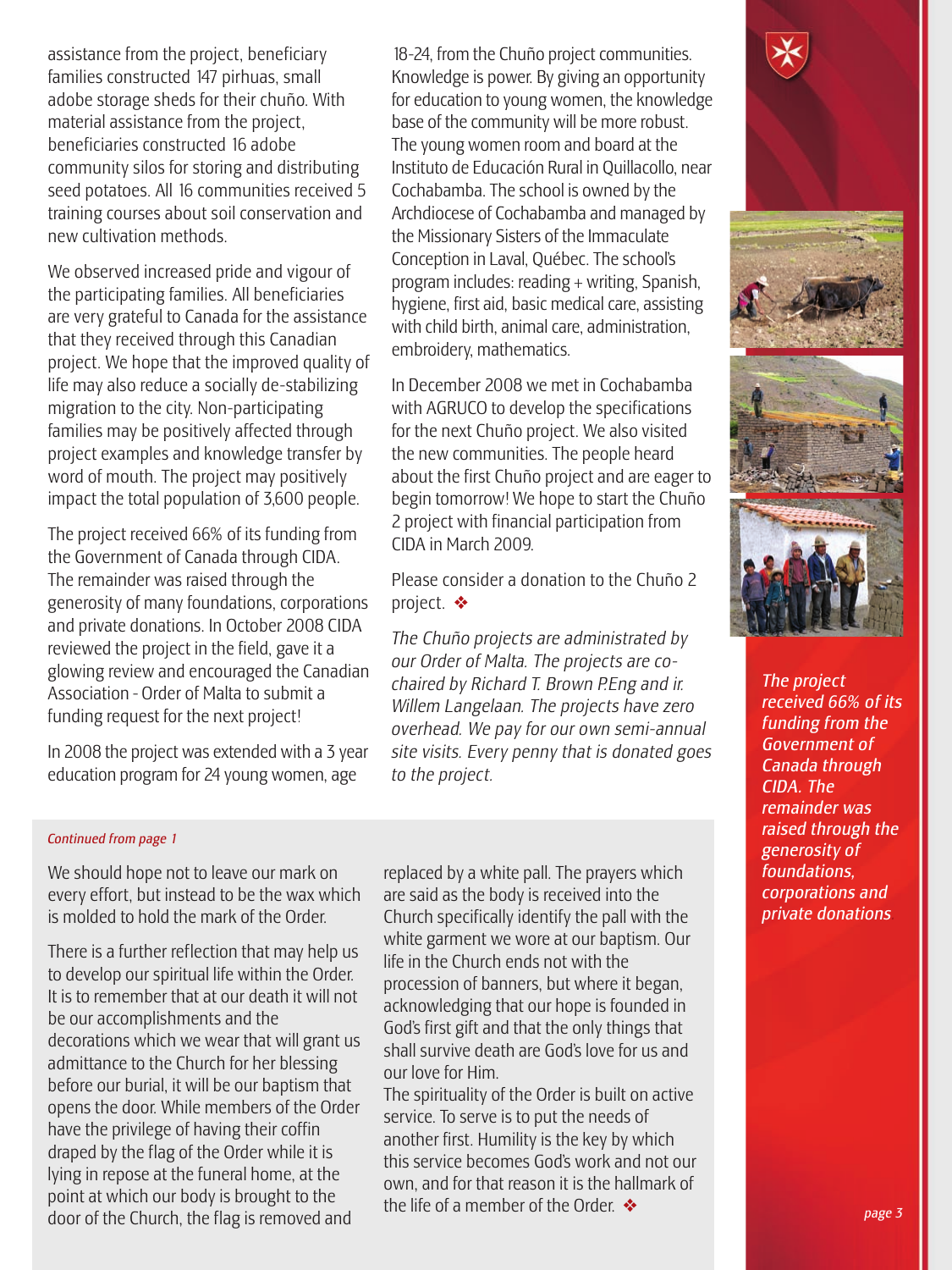

*By Henri Pelland*



*Insisting on paying a visit to each one of the Brigades, the Grand Master was impressed by the involvement and implication of our volunteers towards the poor and the sick.* 



This year, we celebrate the 54th anniversary of the Auxiliaries' Corps. One of the main activities of the Canadian Association has been embedded in our Brigades that are made

up of members from twelve different nationalities.

Half a century at the service of pilgrims and sick people, marks an important achievement in the life of our Association. We therefore intend to pay a particular tribute to our generous volunteers who deserve our admiration.

The six brigades currently active in Quebec are composed of l26 members. Our benevolent representatives are present at two National Shrines, welcoming over four million visitors on a yearly basis, and at four residences for elderly, handicapped and sick people where a pastoral program specifically designed to provide assistance and comfort to non-autonomous people benefits more

than fifteen hundred residents. Moreover, some of the volunteers have acquired the knowledge and experience to assist people in the terminal process of their lives, even spending nights with them when required.

Devoted to carrying on the original mission of the Order, our volunteers implicate themselves on a daily basis, providing a yearly average of 50,000 hours of volunteer service and an estimated nine million hours of voluntary service since the foundation of the Corps. We can consider the members as being the hands, the arms and, indeed, the very soul of the Canadian Association.

In fact, the auxiliaries have been the Ambassadors of the Order of Malta since l955, the foundation year of the Corps. In appreciation and thanks, an Annual Dinner underlines the involvement of our volunteers. For the past twenty years, this event is always a highlight for those who deserve our sincere recognition.

All past Presidents have paid personal attention to the implication of the various Brigades, with a special mention of Fra' John A. MacPherson for his foresight during his tenure as President of the Canadian Association. Our Confrere was largely responsible for the Grand Master's visit to Canada in 1992. Insisting on paying a visit to each one of the Brigades, the Grand Master was impressed by the involvement and implication of our volunteers towards the poor and the sick. Upon his return to Rome, a fulsome congratulatory letter followed. It has been deposited in the archives of the Association in Ottawa.

A respectful word of appreciation is also addressed to the local chaplains. They always have played an important role in the success of the Brigades.

To all those who have contributed to bringing the Auxiliaries' Corps where it is today, our most sincere gratitude. ❖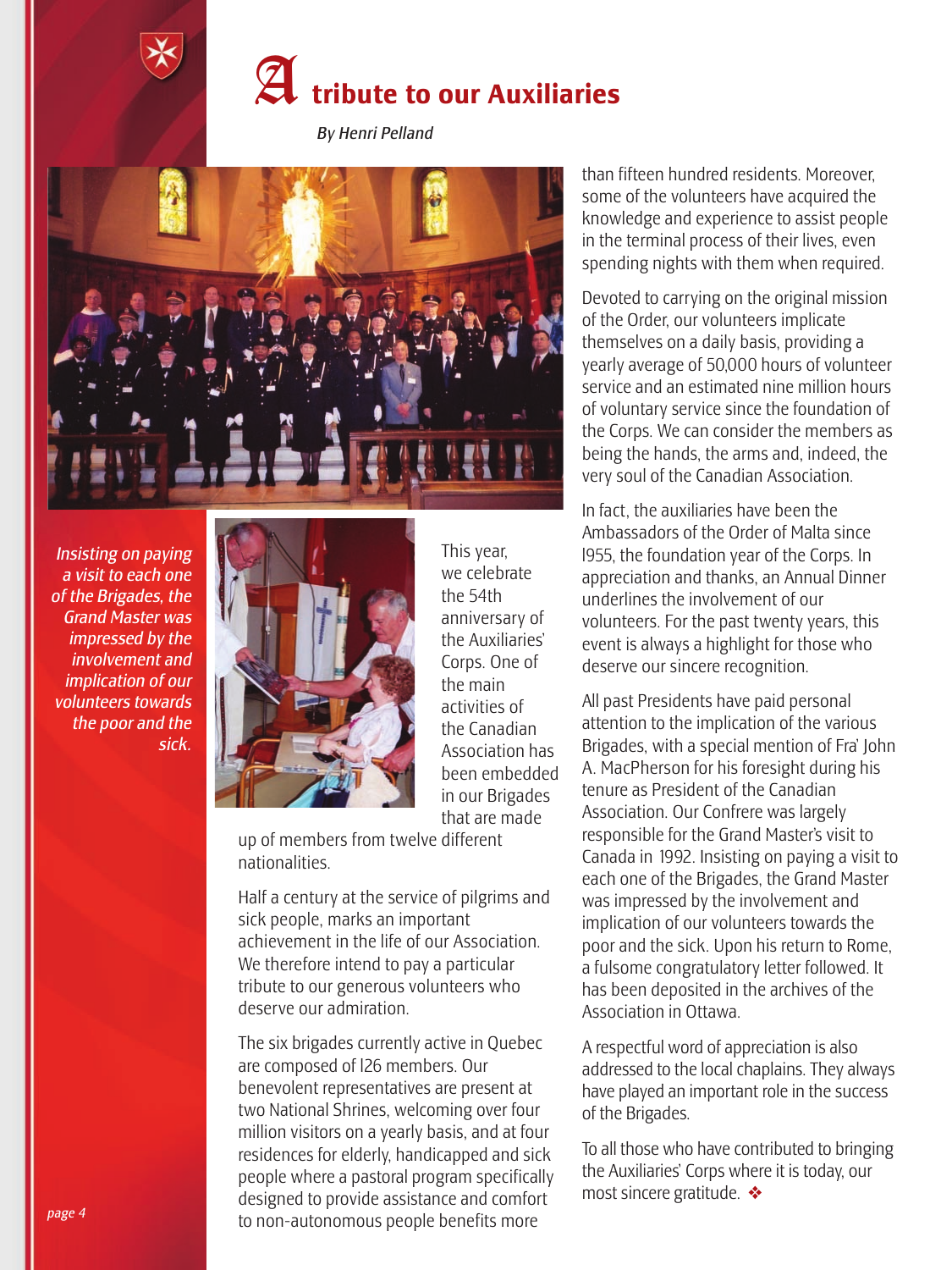## **force Exercises 3 and the Order of Malta in Vancouver**

*By Alex de Cosson, regional vice-president*



Beginning in 2001 members of the Order of Malta in the Vancouver area together with various catholic parishes and outreach programs have been serving the needy through bi-annual eyeglass clinics in the lower mainland of Vancouver. For many poor and handicapped people and for those on low incomes the cost of eyeglasses can be a real barrier to getting the best eyesight possible. Some people are covered by welfare but the rules can be rigid and of course many do not have easy access to the facilities needed for eye examinations. For this reason we began an outreach clinic led by confrere Dr. David Neima at Holy Rosary Cathedral in 2001. The church staff identified 40 persons who needed help with their eyesight. On a Saturday afternoon, eye doctors examined these patients free of charge. We found that many of these people were legally blind for want of lenses and very much in need of assistance, and that others just needed very old glasses to be replaced. A few people had more serious eye conditions and follow up with local ophthalmologists, as well as free medications were arranged for them.

Tony Viani and some of his students from Douglas College optician's program brought eye glasses and fit those patients needing glasses. They then made the glasses and returned a week later to fit the patients with their new glasses. The eyeglass costs were covered by donations from members of the local Order of Malta.

This team has now completed 16 clinics over the last eight years at many different locations throughout the lower mainland. Many of the Knights and Dames have volunteered at the clinics so ably organized by confreres Frank & Terry McCullough.. We have given away over 600 pairs of glasses all made by Tony Viani and his students free of charge. We have depended on the pastors and their staffs of the local parishes and the Franciscan Sisters of the Atonement at THE DOOR IS OPEN to locate persons in need and to arrange the location for the outreach clinics.

Without the help of these wonderful people we wouldn't be able to serve the poor in this way and so we are very grateful to them. It is a fundamental aspect of the spirit of the Order of Malta to serve the sick and poor. If there is a need in your parish for this outreach, please contact Frank McCullough at fgam@telus.net. ❖

*For many poor and handicapped people and for those on low incomes the cost of eyeglasses can be a real barrier to getting the best eyesight possible.*

*Published by Canadian Association of the Sovereign Military Hospitaller Order of Malta.*

*1247 Kilborn, Ottawa, Ontario K1H 6K9 Tel: 613-731-8891 / Fax: 613-731-1312 Email: wgs@bellnet.ca*

*President: Peter Quail Chief Chaplain: Mgr. Norbert Lacoste, P.H. Executive Director: Wedigo Graf von Schweinitz*

*Design, layout and production contributed by Bravada Consumer Communications Inc.*